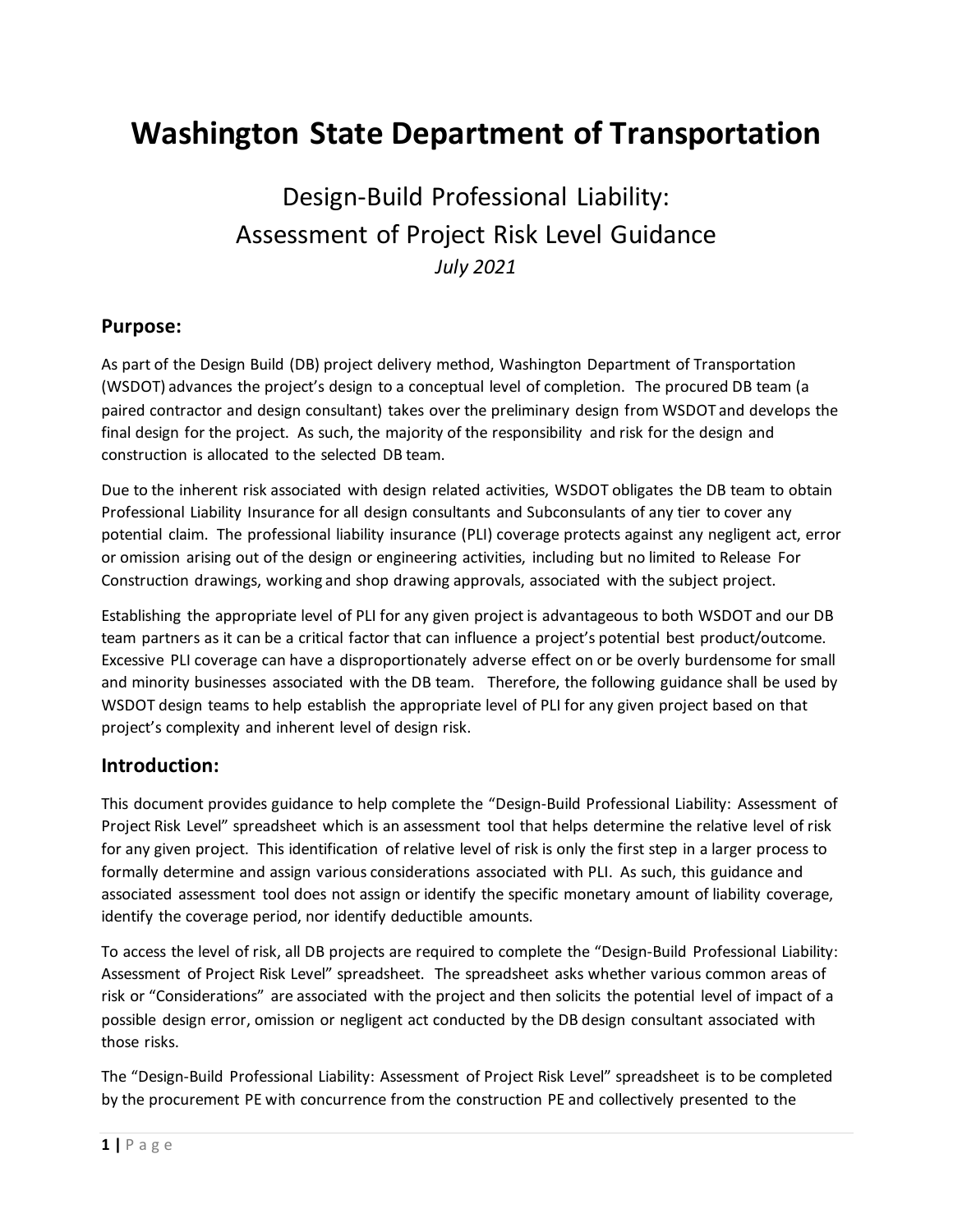Project Development Engineer/Engineering Manager, Assistant State Design Engineer (ASDE) and Assistant State Construction Engineer (ASCE) for endorsement. Once endorsed, the design team sends the completed spreadsheet to WSDOT Risk Management for final determination and assignment of monetary level and type of PLI, coverage period, and deductible amounts for the project. After which, said information will be included as appropriate in the project's bidding documents.

## **Timing of Assessment:**

The "Design-Build Professional Liability: Assessment of Project Risk Level" spreadsheet should be completed prior to completing the project's Request for Qualifications documents. This will help ensure sufficient information is known to accurately quantify and articulate the apparent level of risk for any given design element.

## **Assessment of Project Risk Level:**

As previously acknowledged, the "Design-Build Professional Liability: Assessment of Project Risk Level" spreadsheet is an assessment tool that helps determine the relative level of risk for any given project. The spreadsheet asks whether various common risks are applicable and the potential magnitude impacts for each applicable risks to be rated. Based on responses, a score for each risk is generated. The project's "Total Score" then indicates the project's risk level.

The spreadsheet contains several tabs some of which contain cells that will auto-populate when various information is provided in designated cells. Also included are example projects within the spreadsheet that have been successfully completed. The following is a step-by-step instructions (inside the green box) to completing the spreadsheet:

### *General Project Information*

- Start with the blue "PLI" tab
	- o At the top, use the green cells to fill out the general project information and provide a brief project description. See Figure 1.0 - General Project Information and Brief Project Description

# **Washington State Department of Transportation**

**Provide requested information in the Green cells** 

# **Determination of Professional Liability**

| n cens                |                     |                                     |                                                        |               |        |         |              |       |                                    |                                |
|-----------------------|---------------------|-------------------------------------|--------------------------------------------------------|---------------|--------|---------|--------------|-------|------------------------------------|--------------------------------|
| <b>Project Title:</b> |                     |                                     | US 395/NSC Spokane River to Columbia - Shared Use Path |               |        |         |              |       | Date:                              | 10/20/2020                     |
|                       | <b>CN Cost Est:</b> |                                     | \$11,583,891                                           |               |        |         |              |       | WIN:                               | F00015F                        |
|                       |                     |                                     |                                                        |               |        |         |              |       | PIN                                | 600015F                        |
| <b>SR</b>             | 395                 | <b>Begin MP</b>                     | 159.04                                                 | <b>End MP</b> | 161.16 | Length: | 2.12         | miles |                                    |                                |
| <b>SR</b>             |                     | <b>Begin MP</b>                     |                                                        | <b>End MP</b> |        | Length: | $\mathbf{0}$ | miles |                                    | Use numbers (no abbreviations) |
| <b>SR</b>             |                     | <b>Begin MP</b>                     |                                                        | <b>End MP</b> |        | Length: | $\Omega$     | miles |                                    |                                |
|                       |                     | <b>Duisd Duais at December 1997</b> |                                                        |               |        |         |              |       | <b>Provide a brief description</b> |                                |

### **Brief Project Description:**

This project is a portion of the North Spokane Corridor (NSC) series of projects. This project will build a 12 foot wide paved, multi-use path between Carlisle Avenue and the current southern termination of the trail near Columbia Avenue in Hillyard; this Work includes the construction three pedestrian bridges, one each at: Wellesley Avenue, Garland Avenue, and Euclid Avenue. This project will also construct reinforced concrete retaining walls, fencing and various safety systems, and other amenities determined in conjunction with Eastern Washington University and community outreach.

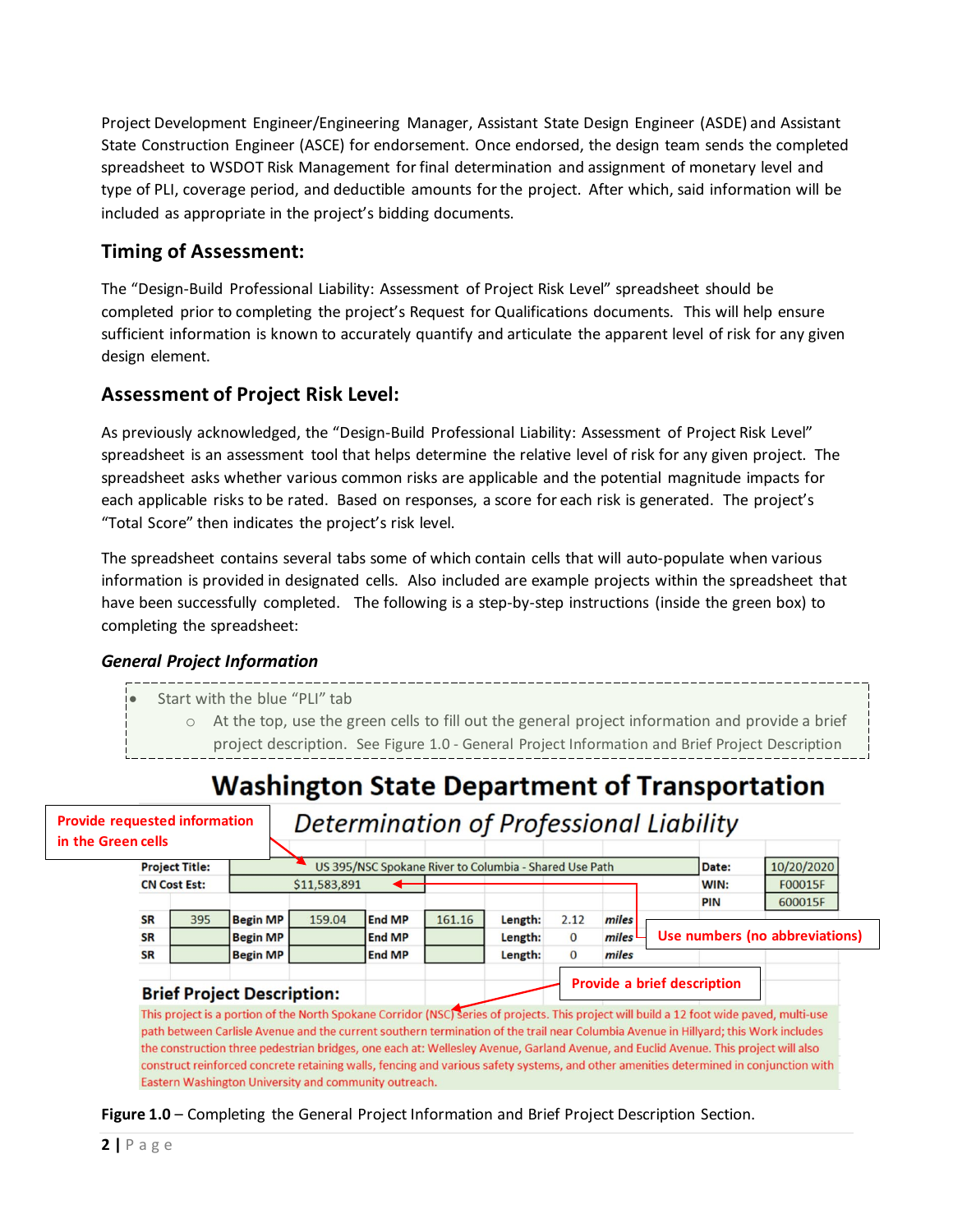### *Considerations*

As previously stated, the considerations are risks that may be inherent to the project. The assessment spreadsheet has 15 areas of common risk. This assessment tool is not meant to address every possible aspect of risk, and will be continuously improved through a lessons learned process.

|                                                                                                     | For each consideration, determine if it is applicable to the subject project and use the drop-down |  |  |  |  |  |
|-----------------------------------------------------------------------------------------------------|----------------------------------------------------------------------------------------------------|--|--|--|--|--|
| list in the "Yes/No" column to answer "Yes" or "No"                                                 |                                                                                                    |  |  |  |  |  |
| If you answer "Yes" for any question, then use the drop-down list in the "Impact" column<br>$\circ$ |                                                                                                    |  |  |  |  |  |
|                                                                                                     | to assess the impact. See Impact Section below for more information regarding                      |  |  |  |  |  |
|                                                                                                     | assessment of impact.                                                                              |  |  |  |  |  |
| $\circ$                                                                                             | If you answer "No" for any question, move on the next question.                                    |  |  |  |  |  |
| $\circ$                                                                                             | Provide additional details when prompted and appropriate.                                          |  |  |  |  |  |
|                                                                                                     | See Figure 2.0 - Completing the Considerations Section.                                            |  |  |  |  |  |
|                                                                                                     |                                                                                                    |  |  |  |  |  |

|    | <b>Considerations</b>                                                  |                                                                                               |            |           |                           |  |
|----|------------------------------------------------------------------------|-----------------------------------------------------------------------------------------------|------------|-----------|---------------------------|--|
|    |                                                                        |                                                                                               | Yes/No     | Impact*   | Score                     |  |
|    | Is the Engineer's Estimate greater than or equal to \$100 million?     |                                                                                               | <b>No</b>  | <b>NA</b> | 0                         |  |
|    | <b>Project Location</b>                                                | Determine if each                                                                             |            |           |                           |  |
| 2a | Is the project in an urban area?                                       | consideration is applicable                                                                   | <b>Yes</b> | <b>NA</b> |                           |  |
| 2b | Is the project on an interstate corridor? If yes, skip 2c.             |                                                                                               | Yes        | <b>NA</b> |                           |  |
| 2с | If 2b is no, is the project on a highway with high ADT (i.e. >25,000)? |                                                                                               | <b>No</b>  | <b>NA</b> | 0                         |  |
| 2d |                                                                        | Within Local agency jurisdiction and require a City Permit, Detour and/or Turnback Agreement? | <b>Yes</b> | $_{OM}$   |                           |  |
|    |                                                                        |                                                                                               |            |           | Use the drop-down list to |  |
| 3  | Do the materials/components/tools/equipment pose any challenges?       |                                                                                               | Yes        |           | answer "Yes" or "No"      |  |
| 4  | Duration of project (i.e. number of construction seasons, etc)?        |                                                                                               |            |           |                           |  |
| 4a | Less than or Equal to 1 construction Season                            |                                                                                               | <b>No</b>  |           | 0                         |  |
| 4b | <b>Greater than 1 construction Season</b>                              |                                                                                               | <b>Yes</b> | Low       |                           |  |

**Figure 2.0** – Completing the Considerations Section.

### *Assessment of Impact*

One of the more challenging aspects of the spreadsheet is the assessment of potential impact(s) associated with any given area of risk. The magnitude of "impact" is established by assessing the costs to correct an error, omission or negligent act by the DB design consultant or sub consultant relative to the project's total engineering estimate (i.e. how much will it cost to correct the issue relative to the project's engineer's estimate). These potential costs include any collateral project impacts and associated cost's (e.g. schedule delay, office overhead, repairs to new and existing facilities including local agency and third party, etc.). For any given risk, a negative outcome could result in a range of possible impacts (e.g. an impact could result in between \$10,000 to \$100,000 in additional costs). When assigned the how "impactful" any given question or risk is, identify the most likely approximate cost. Table 1.0 – Assessment of Impact, provides a description and associated cost range for each level or magnitude of impact (e.g. "very low", "low", "medium", etc.).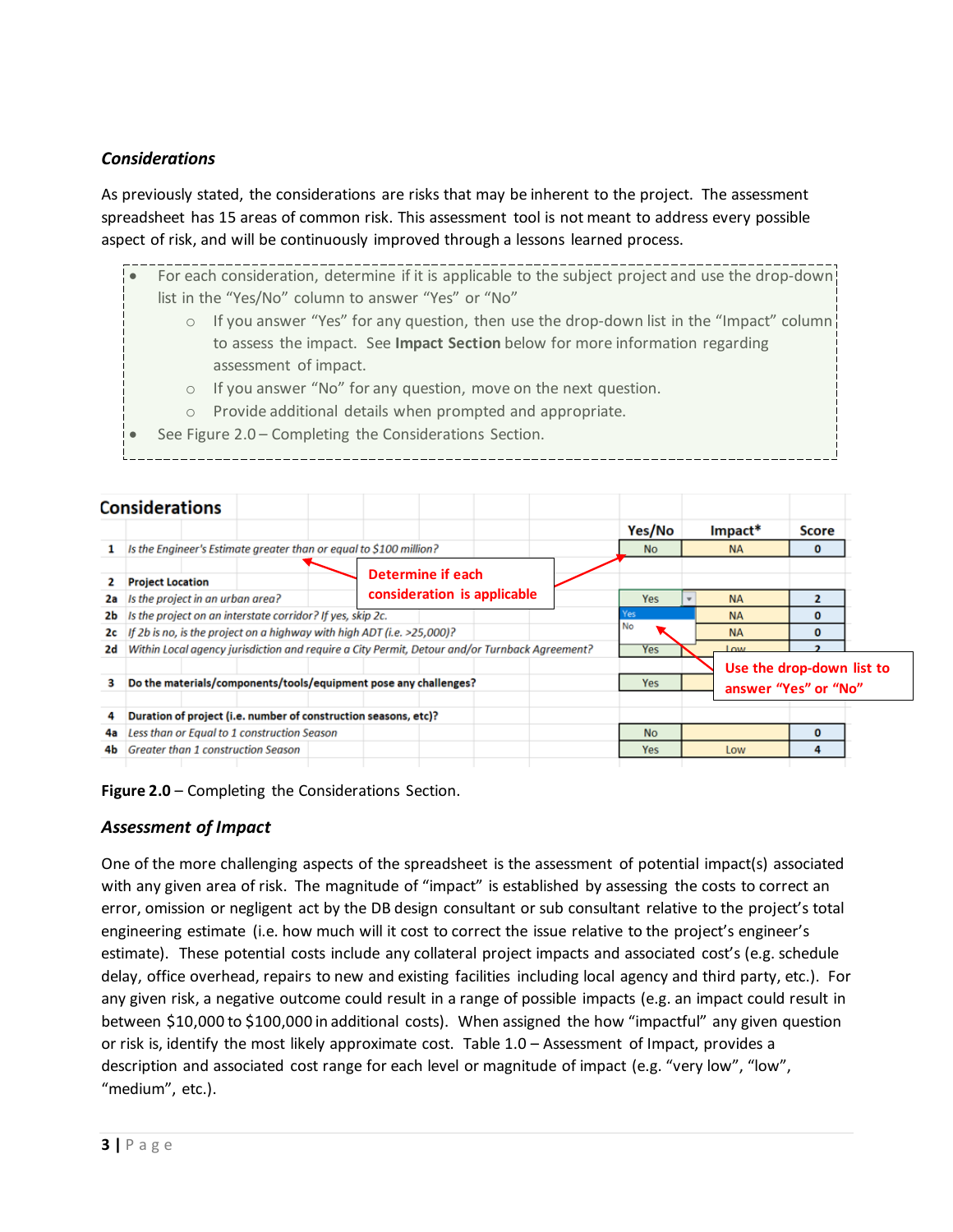As you conducted the assessment, **keep in mind the** "*impact" is the total additional costs caused as a result of design errors, omissions and/or negligent acts conducted by the DB team design consultant or Subcontant on any tier***. This would include the final design and other designs for construction like working drawings, shoring plans, falsework etc.** *This does not include any liability or coststhat WSDOT may be responsible for.*

| <b>Assessment of Impact</b> |                                                                                                                           |                                     |  |  |  |  |
|-----------------------------|---------------------------------------------------------------------------------------------------------------------------|-------------------------------------|--|--|--|--|
| Magnitude<br>of Impact      | <b>Description</b>                                                                                                        | Cost relative to<br>Total Eng. Est. |  |  |  |  |
| Very Low                    | Very minor impacts with very limited or no collateral<br>contract issues that may result in very minor cost to<br>correct | $$ \leq 0.5\%$                      |  |  |  |  |
| Low                         | Minor impacts with some collateral contract issues that<br>results in minor costs to correct.                             | $0.5\% < \xi \leq 2\%$              |  |  |  |  |
| Medium                      | Moderate impacts with collateral contract issues that<br>results in costs to correct.                                     | $2\% < \frac{1}{5} \leq 5\%$        |  |  |  |  |
| High                        | Notable impacts with collateral contract issues that<br>results in sizable costs to correct.                              | $5\% < \frac{1}{5} \leq 10\%$       |  |  |  |  |
| Very High                   | Significant impacts with extensive collateral contract<br>issues that result in substantial costs to correct.             | $$>10\%$                            |  |  |  |  |

**Table 1.0** – Assessment of Impact

When completing the "Design-Build Professional Liability: Assessment of Project Risk Level", for each consideration:

Use the drop-down list in the yellow "Impact" column to assess the impact of an error, omission or negligent act conducted by the DB design consultant or Subconsultant. These are rated as very low, low, medium, high, very high.

o Use the red "Impact" tab, as shown in Figure 4.0, to help determine the level of impact.

#### **Use the drop-down list to answer. See red "Impact" tab for more information.**

| 6   | Bodies of water and/or buildings in close proximity                                                  |            |                  |  |
|-----|------------------------------------------------------------------------------------------------------|------------|------------------|--|
| 6a  | Does the project include in-water work?                                                              | Yes:       | <b>Medium</b>    |  |
| 6b. | If 6a is yes, is there concern regarding the allocated in-water work window?                         | Yes        | <b>Medium</b>    |  |
| 6с  | Does the project include flow bypass work?                                                           | Yes        | Low              |  |
| 6d  | Does the project include dewatering to facilitate in-water work (e.g. dewatering portion of stream)? | <b>Yes</b> | Very Low         |  |
| 6e  | Are their private structures (e.g. homes, building) in close proximity affect by                     | <b>No</b>  | LOW<br>Medium    |  |
|     | dewatering elements (e.g. dewatering causes settlement)?                                             |            | High             |  |
|     |                                                                                                      |            | <b>Very High</b> |  |

**Figure 3.0** – Completing the Assessment of Impact Section.

**The blue "Score" column will autopopulate based on the risk level**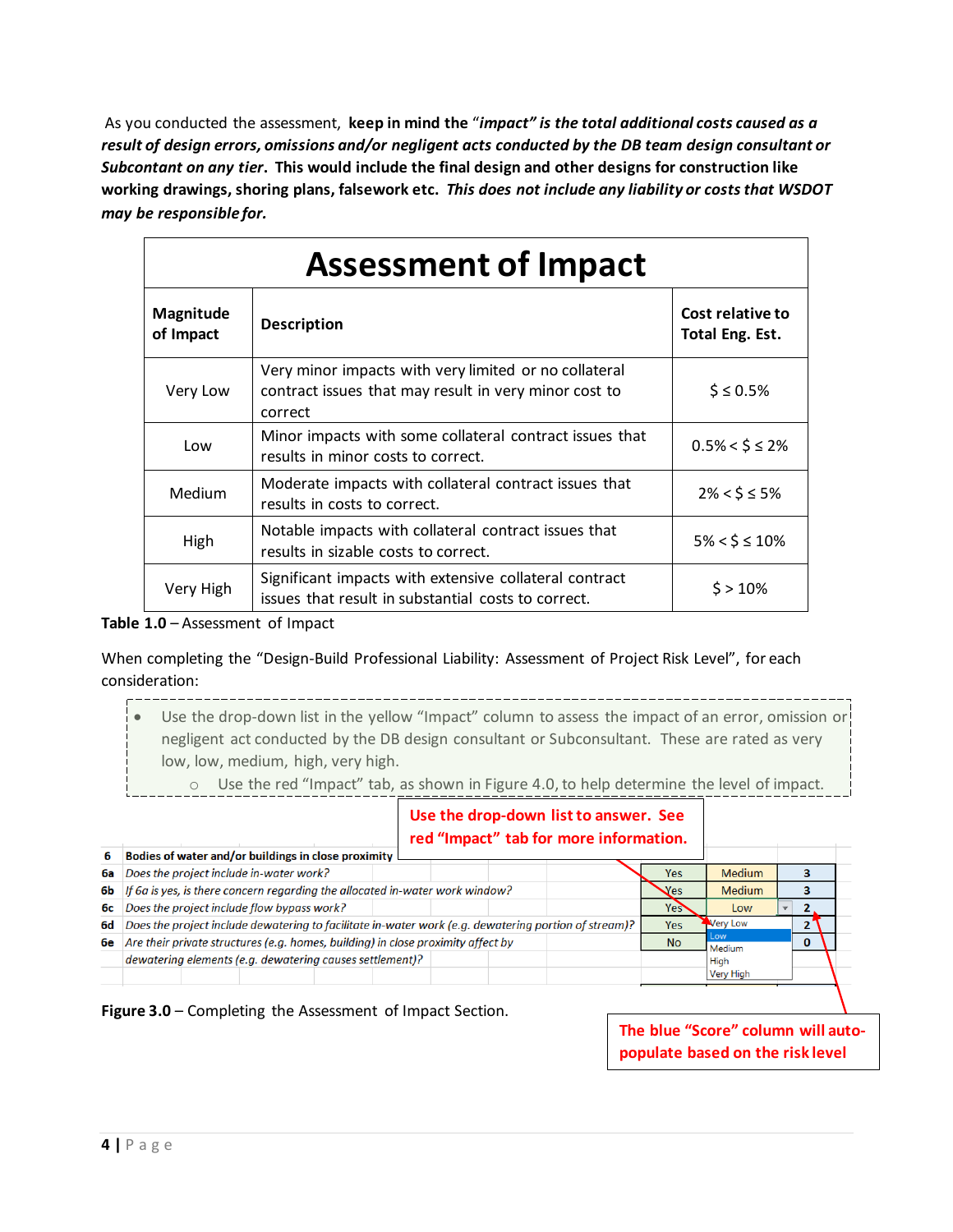# **Washington State Department of Transportation**

|                       |                  |                               | <b>ASSESSINGING</b> INDUCT                                                                                             |                                                                       |           |                               |             |  |
|-----------------------|------------------|-------------------------------|------------------------------------------------------------------------------------------------------------------------|-----------------------------------------------------------------------|-----------|-------------------------------|-------------|--|
| <b>Project Title:</b> |                  |                               | US 395/NSC Spokane River to Columbia - Shared Use Path                                                                 |                                                                       |           |                               |             |  |
| <b>CN Cost Est:</b>   |                  |                               | \$11,583,891                                                                                                           |                                                                       |           |                               |             |  |
| Date:<br>WIN:         | 44124<br>F00015F |                               | Information from pulled from 'PLI' tab                                                                                 | Cost range information auto-<br>populates based on the project's cost |           |                               |             |  |
|                       |                  |                               | <b>Assessment of Impact</b>                                                                                            |                                                                       |           |                               |             |  |
|                       |                  | <b>Magnitude of</b><br>Impact | <b>Description</b>                                                                                                     | Cost relative to<br><b>Total Eng. Est.</b>                            |           | <b>Project Specific Range</b> |             |  |
|                       |                  | <b>Very Low</b>               | Very minor impacts with very limited or no collateral<br>contract issues that may result in very minor cost to correct | $S \leq 0.5\%$                                                        |           | $s \leq$                      | \$57,919    |  |
|                       |                  | Low                           | Minor impacts with some collateral contract issues that<br>results in minor costs to correct.                          | $0.5\% < \frac{1}{5} \leq 2\%$                                        | \$57,919  | $<$ \$ $\leq$                 | \$231,678   |  |
|                       |                  | Medium                        | Moderate impacts with collateral contract issues that<br>results in costs to correct.                                  | $2\% < $ \leq 5\%$                                                    | \$231,678 | $<$ \$ $\leq$                 | \$579,195   |  |
|                       |                  | High                          | Notable impacts with collateral contract issues that results<br>in sizable costs to correct.                           | $5\% < $ \leq 10\%$                                                   | \$579,195 | $<$ \$ $\leq$                 | \$1,158,389 |  |
|                       |                  | <b>Very High</b>              | Significant impacts with extensive collateral contract issues<br>that result in substantial costs to correct.          | $$>10\%$                                                              |           | s >                           | \$1,158,389 |  |

Assessment of Impact

**Figure 4.0** – Assessment of Impact: Screen shot of the red "Impact" tab.

#### *Total Score*

As you complete the impact assessment for each pertinent consideration, the "Score" column will automatically populate with a risk score (see Figure 3.0). Once all Considerations and Impacts have been addressed, the spreadsheet creates a "Total Score" which is the summation of all the individual scores and indicates what the project's risk level. That Total Score is then compared the Project Risk Level Table, see Figure 5.0 – Total Score and Project Risk Level Table.

| 14 |                  | Does the number of stakeholders exceed 5?                                                                                                                                                                                                                                                                     |                                                                       | Yes:           | <b>Medium</b>             | з                |
|----|------------------|---------------------------------------------------------------------------------------------------------------------------------------------------------------------------------------------------------------------------------------------------------------------------------------------------------------|-----------------------------------------------------------------------|----------------|---------------------------|------------------|
| 15 |                  | Are there any other potential problems (What do YOU see as risks related to this project).                                                                                                                                                                                                                    |                                                                       | <b>Yes</b>     | <b>High</b>               | 4                |
|    | If yes, explain: |                                                                                                                                                                                                                                                                                                               |                                                                       |                |                           |                  |
|    |                  | The possible impact that the community will have on approving the proposal put forth to them, as well as the<br>continued interactions with stakeholders, in the confines of a very aethetically driven project, poses significant<br>challenges, conceivably ones never-before-seen in prior WSDOT projects. |                                                                       |                |                           |                  |
|    |                  |                                                                                                                                                                                                                                                                                                               | The Total Score is compared to the<br><b>Project Risk Level table</b> |                | <b>Total Score =</b>      | 30               |
|    |                  | <b>Final Project Risk Level Concurrence</b>                                                                                                                                                                                                                                                                   |                                                                       |                | <b>Project Risk Level</b> |                  |
|    |                  |                                                                                                                                                                                                                                                                                                               | Score                                                                 |                | Level                     |                  |
|    | <b>PDE/EM</b>    | Signature:                                                                                                                                                                                                                                                                                                    | 0 to 30                                                               |                | Low                       |                  |
|    |                  |                                                                                                                                                                                                                                                                                                               | 31 to 60                                                              |                | <b>Medium</b>             |                  |
|    | <b>ASDE</b>      |                                                                                                                                                                                                                                                                                                               | 61 to 100                                                             |                | <b>High</b>               |                  |
|    |                  | Signature:                                                                                                                                                                                                                                                                                                    |                                                                       | 101 or greater |                           | <b>Very High</b> |
|    | <b>ASCE</b>      | Signature:                                                                                                                                                                                                                                                                                                    |                                                                       |                |                           |                  |

**Figure 5.0** – Total Score and Project Risk Level Table